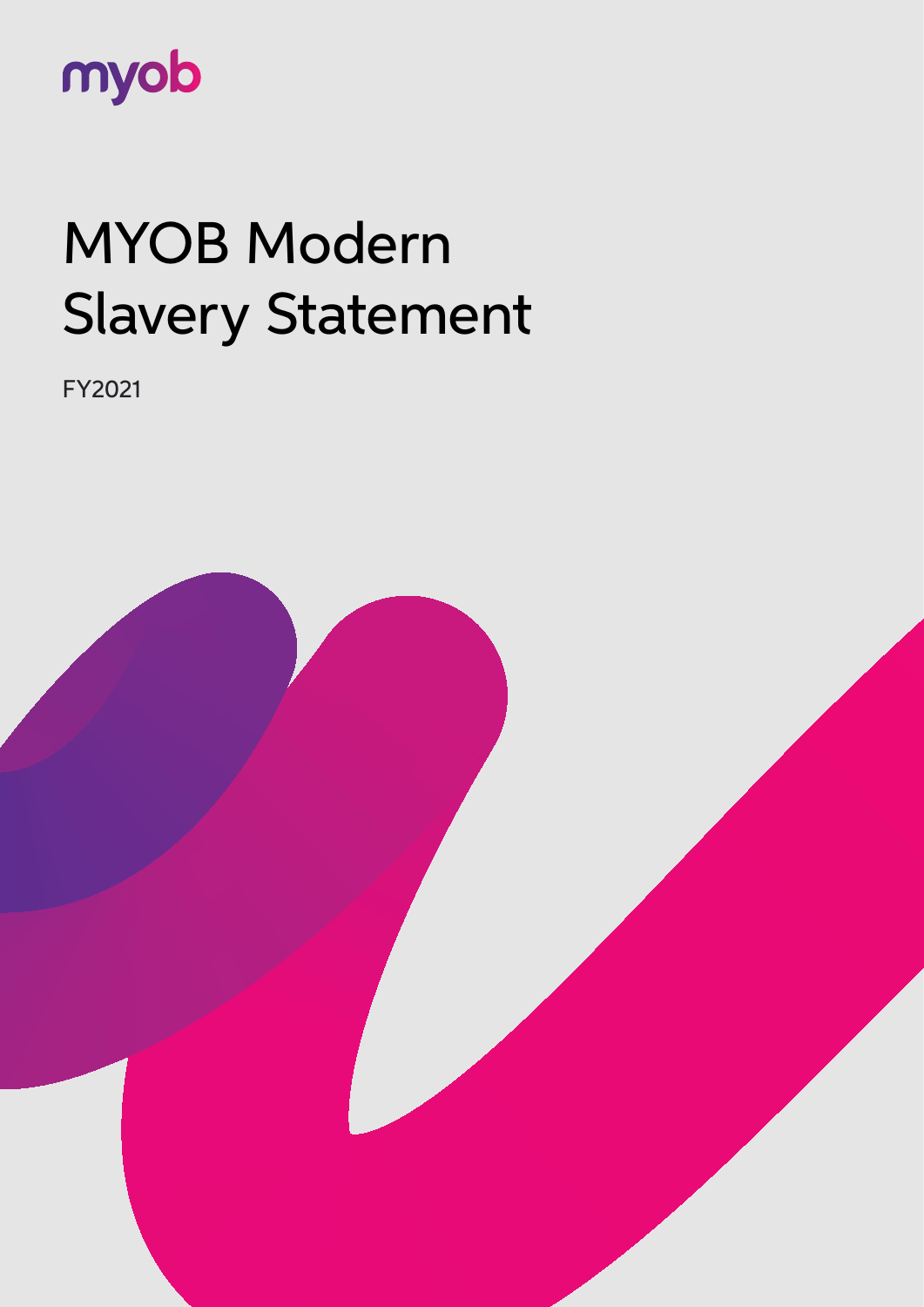## **Contents**

| 03 | Introduction                                                        |
|----|---------------------------------------------------------------------|
| 04 | MYOB's structure, operations, acquisitions and<br>supply chain      |
| 06 | Modern slavery risks in MYOB Group's operations<br>and supply chain |
| 08 | <b>Actions taken</b>                                                |
| 12 | <b>Remediation process</b>                                          |
| 13 | Assessing the effectiveness of our actions                          |
| 15 | Our next steps                                                      |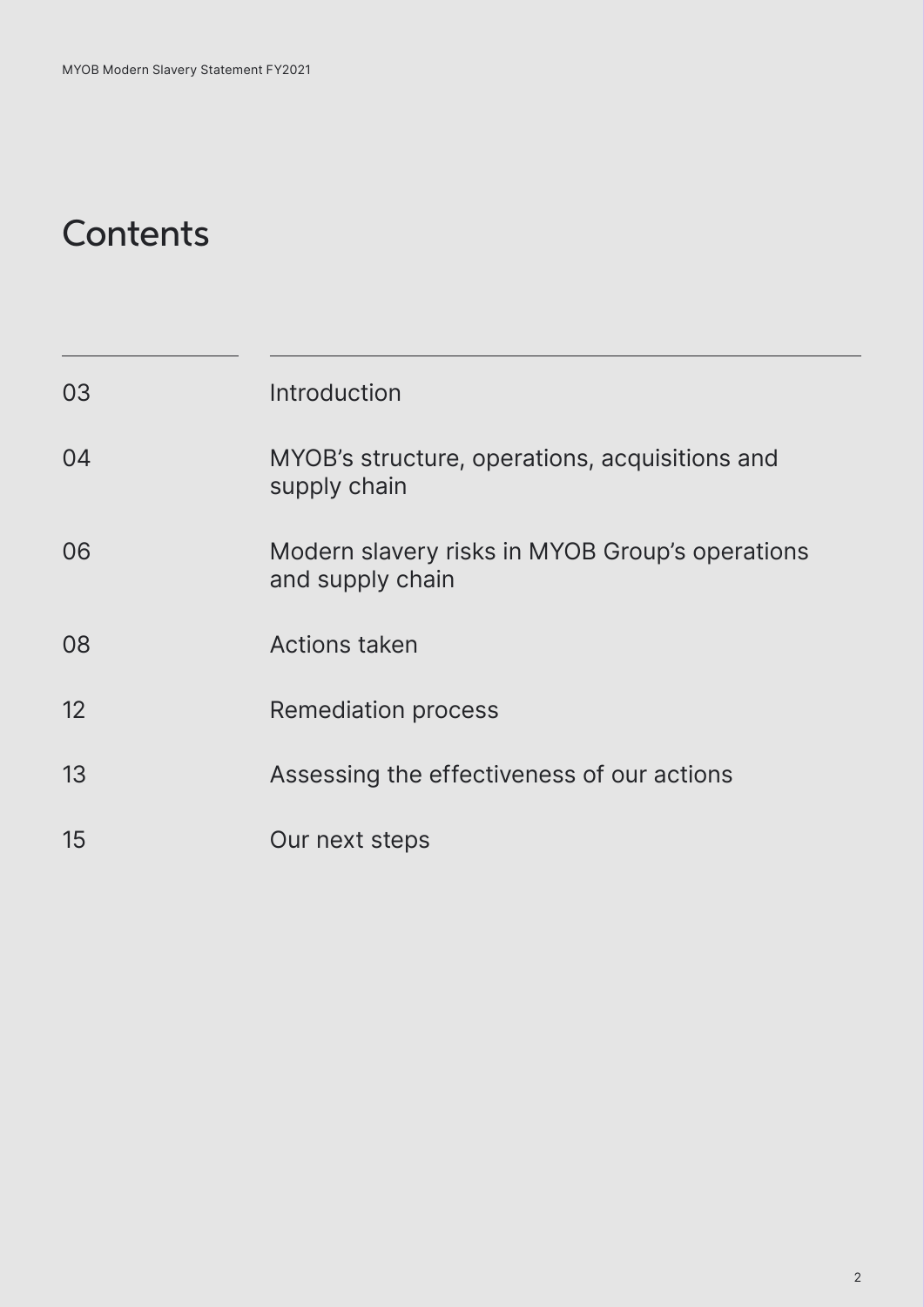### Introduction

This Modern Slavery Statement (**Statement**) is submitted by MYOB Australia Pty Ltd (ACN 086 760 198) on behalf of itself and MYOB Group Co Pty Ltd (ACN 630 725 825), (together, **MYOB**) in a single joint statement. In this Statement, "we", "us", and "our" means MYOB and their owned or controlled entities (**MYOB Group**).

This Statement is prepared in accordance with the Modern Slavery Act 2018 (Cth) (**Act**). This Statement outlines the steps that we have taken to identify, manage and minimise the risk of modern slavery in our operations and supply chain for the period 1 January 2021 to 31 December 2021 (**Reporting Period**). The Annexure to this Statement summarises MYOB Group's compliance with each of the reporting criteria required by the Act.

MYOB Group is committed to helping businesses in Australia and New Zealand start, survive and succeed. We provide business management solutions and technology to businesses of every type and size. These customers drive our world. We believe in them. Given our values, we have an important role to play in fostering ethical business practices that help address modern slavery and protect human rights. We are committed to improving our systems and practices to identify and address modern slavery risks across our operations and supply chain.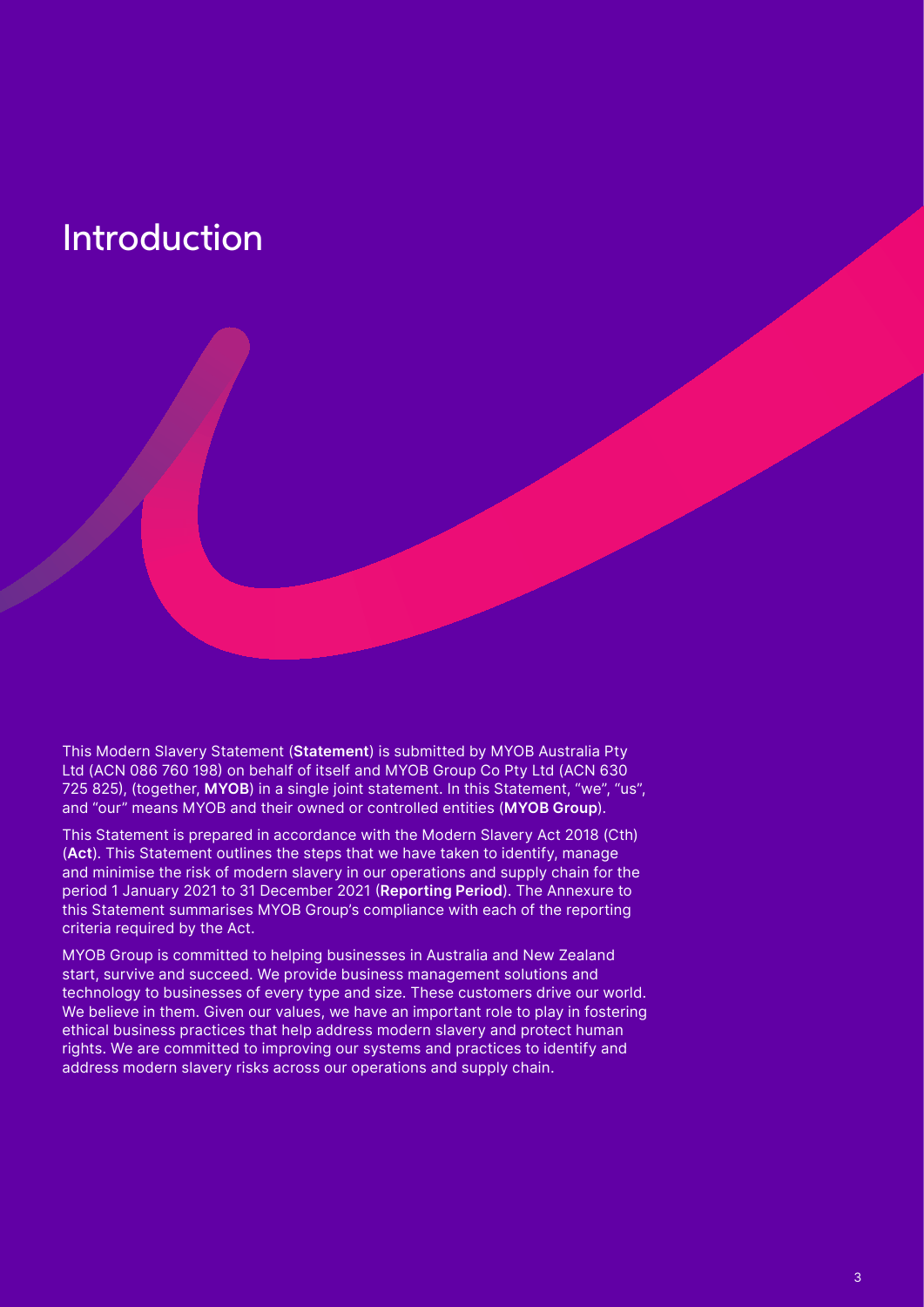

### MYOB's structure, operations, acquisitions and supply chain

#### Our structure and operations

MYOB Australia Pty Ltd is headquartered in Melbourne, Australia and is the Australian operating entity for the MYOB Group. Our registered office is Unit 301, 168 Cremorne Street, Cremorne VIC 3121. The registered office for MYOB Group Co Pty Ltd, which is the holding company for the MYOB Group, is Suite 1, Level 11, 66 Goulburn Street, Sydney NSW 2000.

The MYOB Group carries on business in Australia and New Zealand through various subsidiaries in those jurisdictions. MYOB Group is a provider of accounting and business management solutions in Australia and New Zealand.

**MYOB Group's operations are divided into three divisions:**

- SME Solutions: providing accounting, tax, payroll and other business management software to small and medium enterprises;
- Financial Services: providing payments solutions to MYOB and third party customers; and
- Enterprise Solutions: providing enterprise resource planning and human resources management software to enterprises.

MYOB Group's companies all operate in the same industry sector.

As at 31 December 2021, our workforce comprised 1,901 employees across Australia and New Zealand performing the following types of roles:

#### **% of Employees by Function and Country as at 31 Dec 2021**

| <b>Function</b>            | <b>AU</b> | NZ. | <b>Total</b> |
|----------------------------|-----------|-----|--------------|
| <b>Employee Experience</b> | 3%        | 2%  | 5%           |
| <b>Group Services</b>      | 4%        | 0%  | 4%           |
| Product                    | 7%        | 1%  | 8%           |
| Sales & Support            | 40%       | 17% | 57%          |
| Technology                 | 20%       | 6%  | 26%          |
| <b>Grand Total</b>         | 74%       | 26% | 100%         |

Of MYOB Group's employees, 1766 (93%) are employed full time and 135 (7%) are employed part time. This includes permanent and fixed-term MYOB Group employees. Approximately 630 employees in Australia are subject to Industrial Awards, including the Clerks - Private Sector Award 2010, the Graphic Arts, Printing and Publishing Award 2010, and the Professional Employees Award 2010.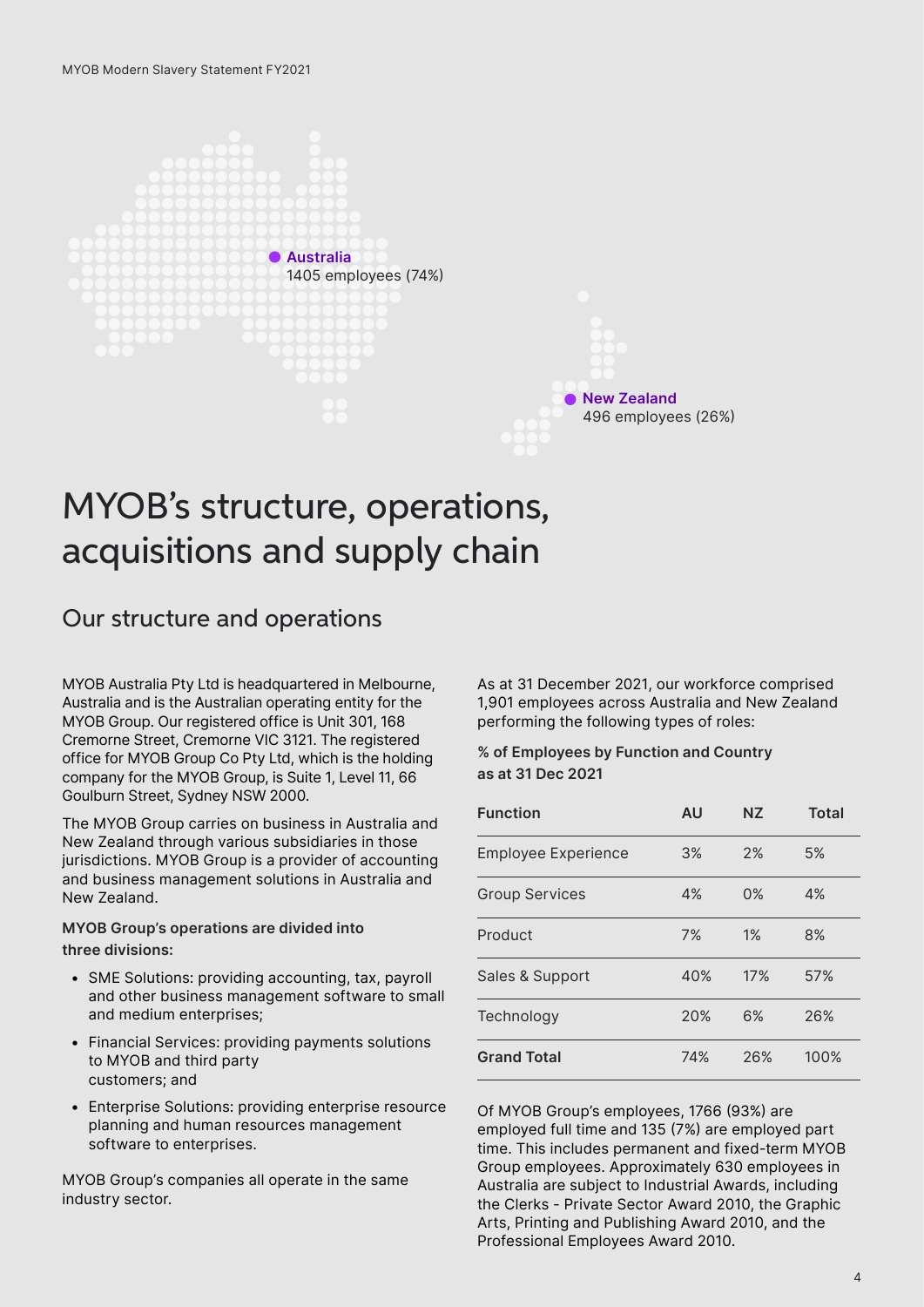### Our acquisitions during the Reporting Period

During the Reporting Period, MYOB wholly acquired Greatsoft Pty Ltd, Axsys IT Pty Ltd, Exoebs QLD Pty Ltd and Star Business Solutions (Aust) Pty Ltd (together **Acquired Entities**). MYOB also acquired a minority interest in Butn Limited. These entities all operate in the same industries as MYOB, as described above. None of the Acquired Entities are reporting entities for the purposes of the Act.

As part of the integration of the Acquired Entities, MYOB Group considered whether to continue the relationships with suppliers, including negotiating new terms or moving the supplier onto MYOB's standard supplier agreements. After acquisition, employees of Acquired Entities became subject to the same policies and procedures as other MYOB Group employees, which are further outlined below. The suppliers of the Acquired Entities were largely in the same industries as the suppliers of MYOB Group.

#### Our supply chain

As a technology business, MYOB Group's key spend categories are:

| <b>Categories</b>                 | <b>Description</b>                                                                                                                                               |
|-----------------------------------|------------------------------------------------------------------------------------------------------------------------------------------------------------------|
| Third party professional services | Professional services providing services such<br>as project management, software engineers,<br>product specialists, accounting, financial and<br>legal services. |
| IT software solutions             | IT software, cloud platform services and<br>computer systems.                                                                                                    |
| IT hardware and maintenance       | IT hardware used by our employees.                                                                                                                               |
| Outsourcing services              | Contact centre support services in<br>South Africa.                                                                                                              |
| Marketing                         | Advertising and marketing services<br>and products.                                                                                                              |
| <b>Facilities</b>                 | Office operations such as leasing, cleaning,<br>security and repairs and maintenance, and<br>office consumables across our 12 offices.                           |

The geographic footprint of our direct suppliers includes (but is not limited to) Australia, North America, East Asia, European Union, Eastern Europe, and Southern Africa. We appreciate that these suppliers also have their own, often global, supply chains that form part of our broader supply chain.

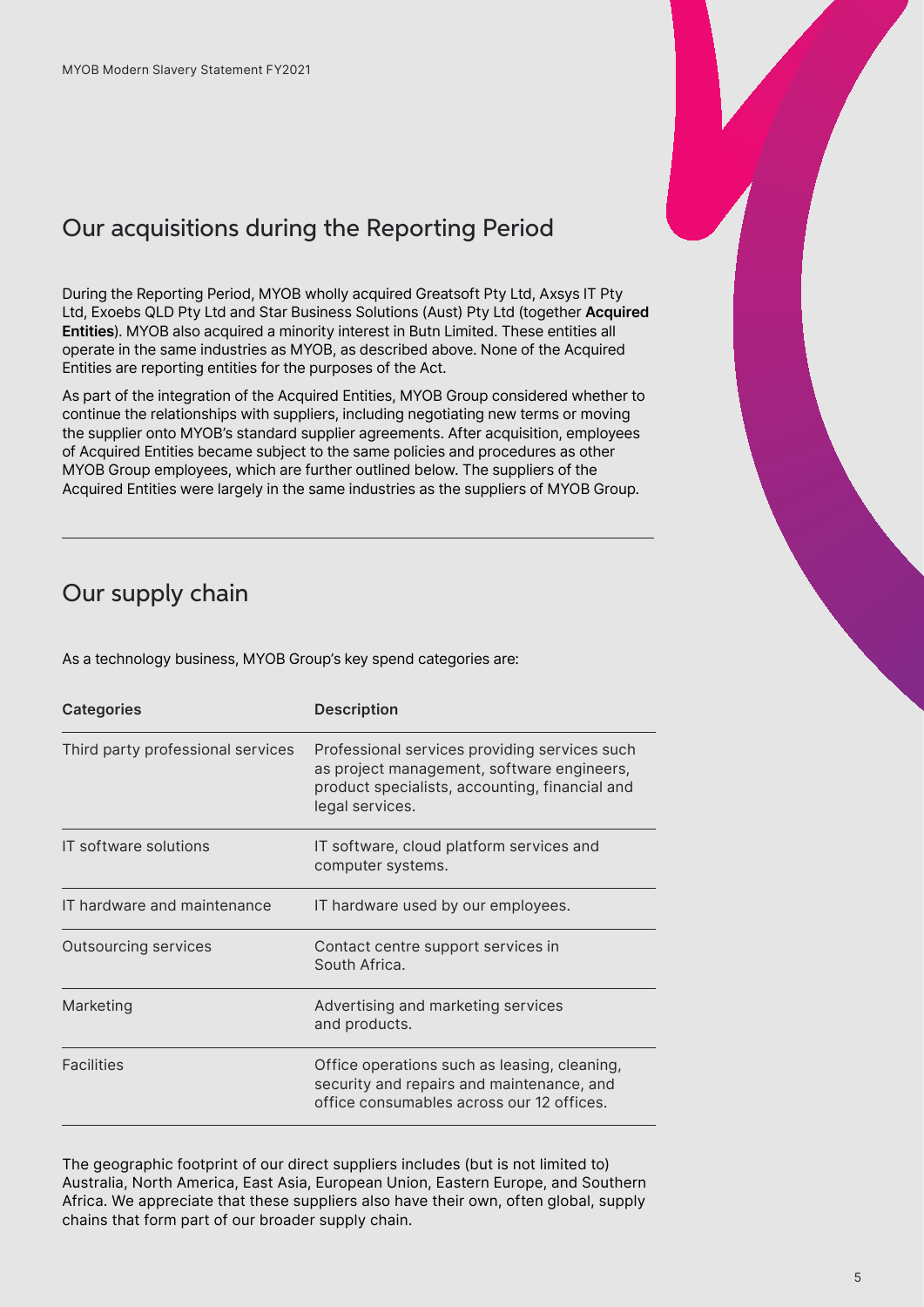# Modern slavery risks in MYOB Group's operations and supply chain

MYOB Group's approach to assessing modern slavery risks in relation to its operations and supply chains and those of its owned or controlled entities has been informed by the United Nations Guiding Principles on Business and Human Rights.

#### Risks in our operations

The risk that our operations have caused, contributed or been linked to modern slavery is low. This is because:

- The domestic operations of participants in the Australian technology industry are considered to be a lower risk industry for modern slavery.
- MYOB Group comply with Australian and New Zealand employment laws which regulate the recruitment and remuneration for our direct workforce.
- MYOB Group have Human Resources specialists located in both countries who support us with employment law compliance.
- Employees are free to join any union or association.
- As a technology company, most of the MYOB Group workforce are tertiary educated professionals.
- We have Group-wide policies in place to ensure compliance with local labour, health, safety and employment laws. The policies outline the standard of behaviour we expect of our employees, working conditions they are entitled to, and how to report any issues or concerns. Key policies include:
	- Equal Employment Opportunity Policy
	- Professional Conduct & Ethics Policy
	- Whistleblower Policy
	- Health, Safety & Wellness Policy
	- Disciplinary Policy
	- Grievance Policy

Employees can access these policies from our intranet. The policies are also given to new employees. Key policies are supported by compulsory employee training.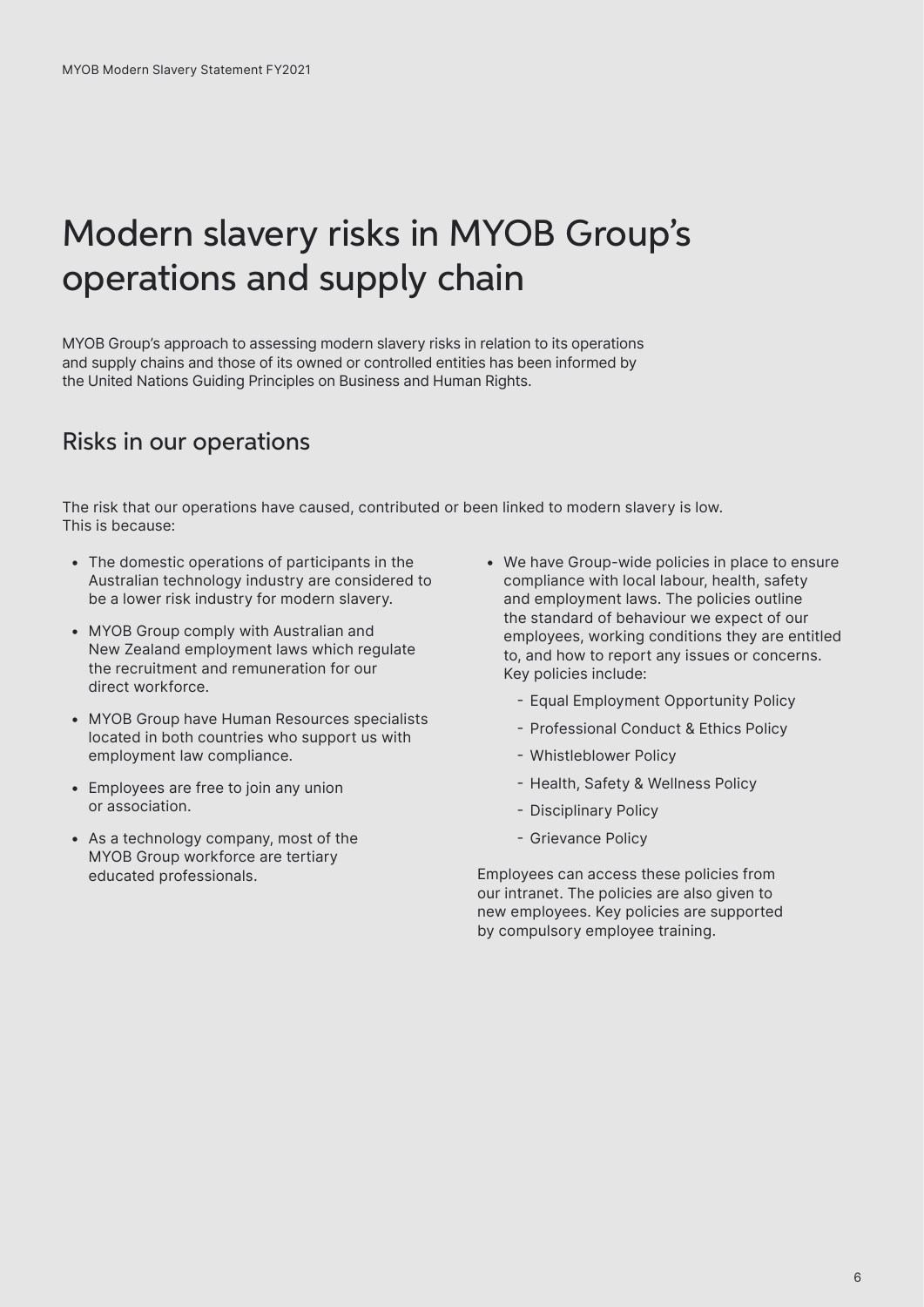#### Risks in our supply chain

In assessing MYOB Group's supply chain, we considered sector and industry risks, product and services risks, and geographic risks. We targeted our supplier due diligence based on spend and industry and revised our scope to suppliers who were not assessed during the previous reporting period. This process included the suppliers of the Acquired Entities. Our approach to due diligence is detailed in this Statement under the heading "Actions taken".

**The following procurement categories relevant to our business may carry an inherently higher risk of modern slavery:**

- IT and telecommunications (hardware and software)
- Outsourcing (contact centre)
- Marketing and events (including merchandise and catering)
- Facilities (including cleaning, security and repairs and maintenance, and office consumables)
- Other office expenses (courier services and business travel)

**The increased risk profile of these categories can be due to a combination of factors such as:** 

- The prevalence of subcontracting arrangements leading to decreased supply chain transparency
- Labour intensive work coupled with low barriers to entry
- Workers from vulnerable backgrounds including migrant workers
- Operations in countries with higher risks for modern slavery

From our modern slavery assessment, we ascertained that during the Reporting Period the majority of our suppliers are technology companies domiciled in Australia or the United States of America. As noted, the technology industry in Australia and the United States (within which our largest suppliers by spend operate) have lower risks of modern slavery in their direct operations. However, their supply chains, like most businesses, carry a higher risk by virtue of raw material extraction, component manufacturing, assembly and logistics. Workers in these supply chains are often low-skill or migrant workers working in countries with a higher prevalence of modern slavery, making them more vulnerable to modern slavery practices.

The risk that our business has caused or contributed to modern slavery in our supply chain is low. However, like most - if not all similar entities operating in our sector - there is inherent risk that our business is linked to modern slavery via our suppliers and their respective supply chains.

7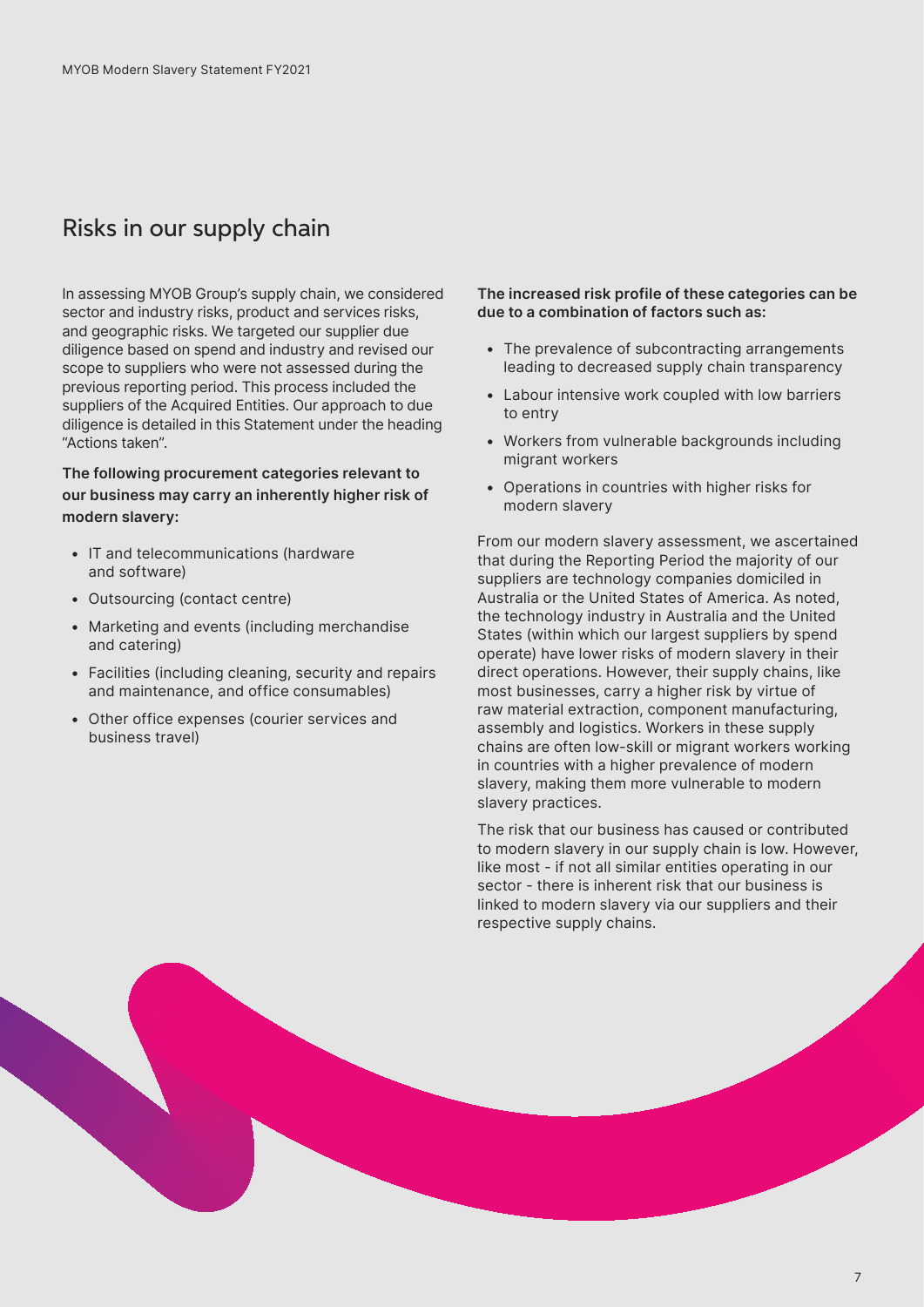### Actions taken

During the Reporting Period, MYOB Group took steps to improve and strengthen our risk management process. We adopted a pragmatic risk-based approach with a focus on continuous improvement to assess and address modern slavery risks within our operations and supply chain. Some of MYOB Group's actions were impacted by the effects of COVID-19 and mandatory lockdowns. A summary of our actions is set out below.



#### Impact of COVID-19

During the Reporting Period, due to effects of COVID-19, MYOB Group's employees, suppliers and customers had to adapt to changes as a result of COVID-19 lockdowns and changes in working practices.

The COVID-19 pandemic has made employees of small business particularly vulnerable to modern slavery as small business can be more susceptible to cashflow issues. Of MYOB Group's procurement spend, 24.4% is paid to small business suppliers. MYOB Group has adopted processes to ensure it pays its suppliers in a timely manner and reports its results to the regulator under the Payment Times Reporting Scheme. During the second half of the Reporting Period, MYOB Group paid 98% of invoices within 30 days.

Prior to and during the Reporting Period, MYOB took a number of other steps to manage the impacts of the COVID-19 pandemic on our staff, suppliers and customers, including:

- 1) Adopting recommendations from relevant authorities including the Australian Government and World Health Organisation to ensure the safety of our personnel, customers and suppliers;
- 2) Providing payment plans to customers who required more time to pay invoices to MYOB Group;
- 3) Planning for continued customer delivery with some key suppliers to ensure we could maintain business continuity for our customers;
- 4) Enabled our employees to work safely and securely, predominately in a remote working environment, and provided wellbeing resources to assist them;
- 5) Adapting and continuing to run the MYOB DevelopHer Program to support training and certification of women in technology to address the underrepresentation of women in Australian STEM; and
- 6) Providing resources to our customers through the MYOB Small Business Reports, including reporting on government business assistance measures and grants to assist our customers manage cashflow and entitlements for their workforces.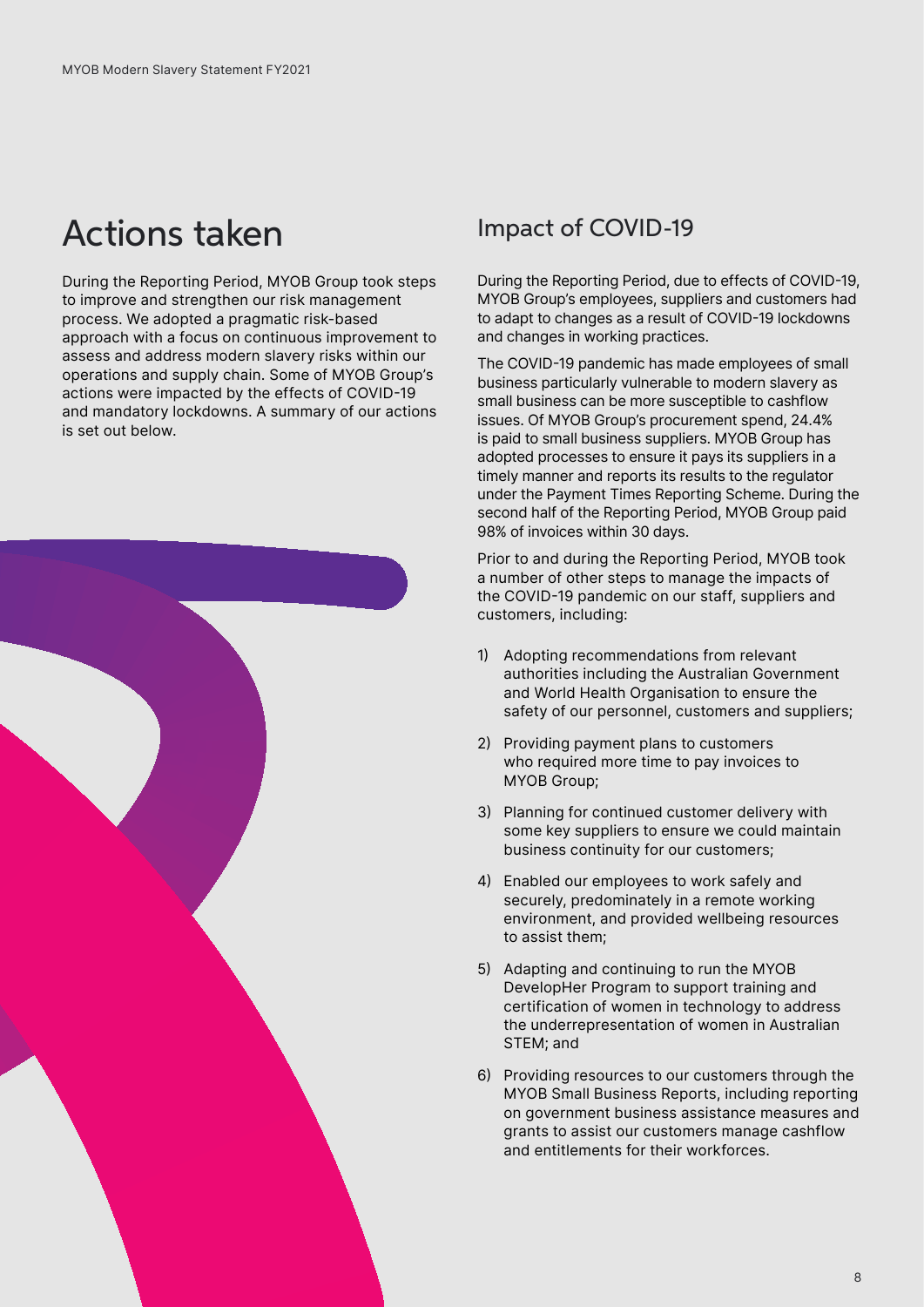#### Modern Slavery Questionnaire

As part of our ongoing due diligence, we issued a modern slavery questionnaire to a subset of our suppliers based on annual spend and provision of goods or services from the procurement categories listed on page 5. We issued the questionnaire to a number of suppliers that were not assessed in the previous reporting period and lowered the minimum annual spend threshold for suppliers to be sent the questionnaire. The questionnaire requested information on suppliers' approach to assessing and addressing modern slavery risks.

The process provided insight into our direct suppliers' capability to assess modern slavery risks in their operations and supply chains. MYOB revised the questionnaire provided to suppliers and has conducted more analytics to understand trends across its supply chain. We also reviewed the supporting information provided by suppliers which included codes of conduct, modern slavery statements and ethics statements or policies to assess their approach to modern slavery. MYOB has not been made aware of any allegations of modern slavery activities against any of its suppliers that provided goods or services during the Reporting Period.

#### Supplier Code of Conduct

We continued to roll out our Supplier Code of Conduct (**Code**) to new suppliers. Our Code sets out our minimum expectations and requirements in areas such as modern slavery, human rights, labour, environment, health and safety and antibribery and corruption for suppliers providing goods and services to MYOB. This Code is published on our [website](https://www.myob.com/content/dam/public-website/docs/terms-conditions/MYOB-SUPPLIER-CODE-OF-CONDUCT.pdf).

We will review and update the Code periodically to ensure it aligns with our business' priorities and stakeholders' expectations.

### Updated Policies

During the Reporting Period, MYOB reviewed a number of its internal policies. As a result of that review, MYOB included provisions relating to modern slavery into its Equal Employment Opportunity Policy, Grievance Policy, Health Safety and Wellness Policy, and Whistleblower Policy. These updates provide clear pathways for our employees to ensure they understand how to raise and manage any identified or potential modern slavery issues affecting MYOB or its suppliers.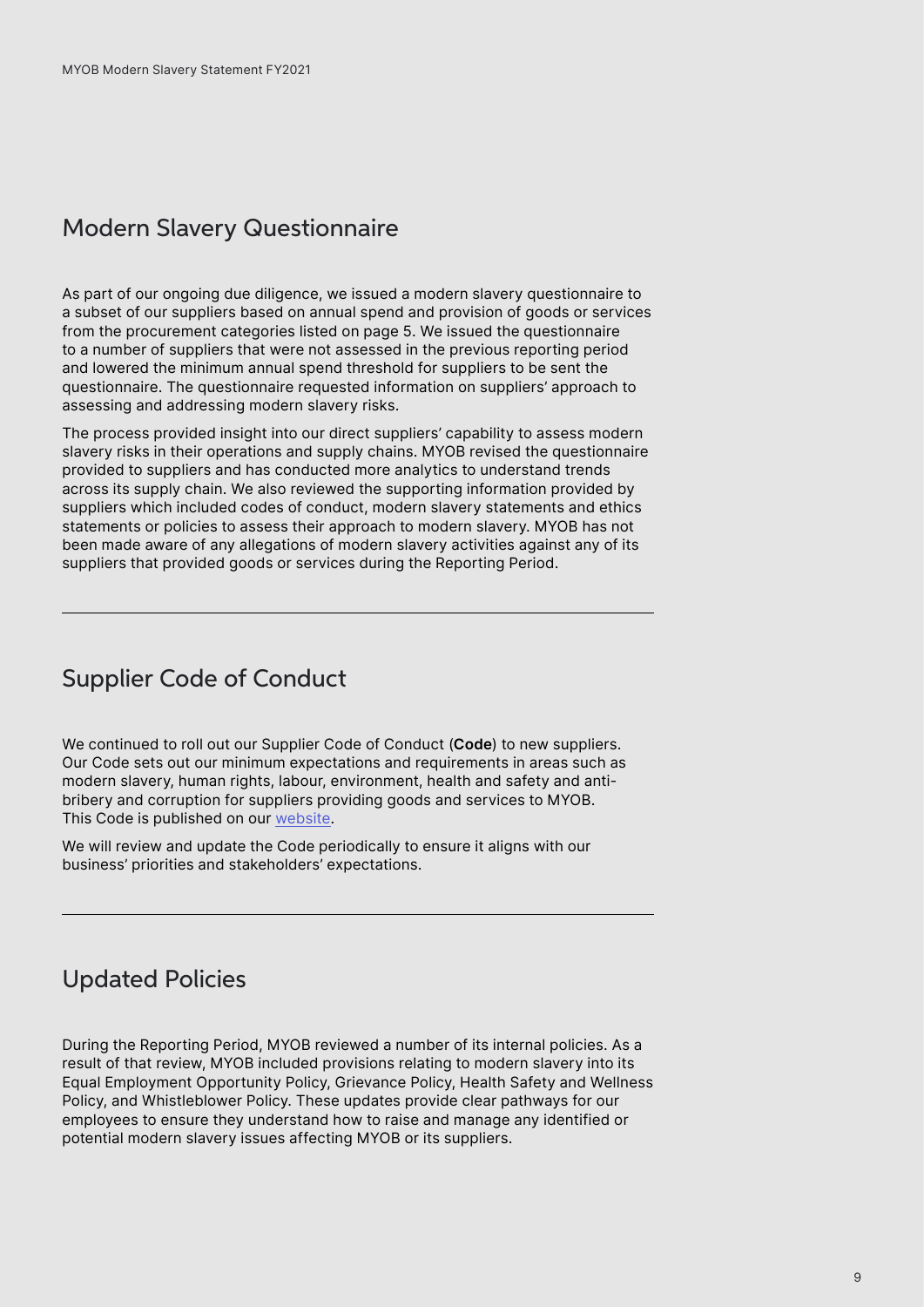#### Centralised contract management system

In 2021, MYOB implemented a Contract Lifecycle Management (**CLM**) system, which will centralise the processing and storage of all MYOB's supplier contracts. When fully operational, the system will facilitate the source to contract stages of all MYOB agreements, assisting contract owners with best practice procurement methods. We had intended to incorporate modern slavery considerations in our supplier procurement flow within the CLM system during this Reporting Period, however due to delays in the implementation process, we are anticipating that this will be operational in the next reporting period.

MYOB implemented fields into the CLM to store vendor records and information reviewed as part of the procurement process. The CLM system allows for suppliers to be categorised by procurement category (which align with the modern slavery categories used in MYOB's modern slavery assessments), the supplier's modern slavery risk rating as assessed by MYOB, and other key details.

#### Standard contractual terms

We have reviewed our template services agreement and drafted modern slavery clauses for inclusion into new contracts with new suppliers, and contracts that are up for renewal. These standard contractual terms include the requirement for suppliers to comply with our Code and to notify MYOB of any identified instances of modern slavery in their operations or supply chain.

For suppliers who will not agree to our Code and are themselves reporting entities for the purposes of Act, MYOB has included alternative obligations for suppliers to comply with the Act and warrant any statements made by those reporting entities are true and correct. MYOB also reviews those supplier's own codes of conduct as part of the procurement process.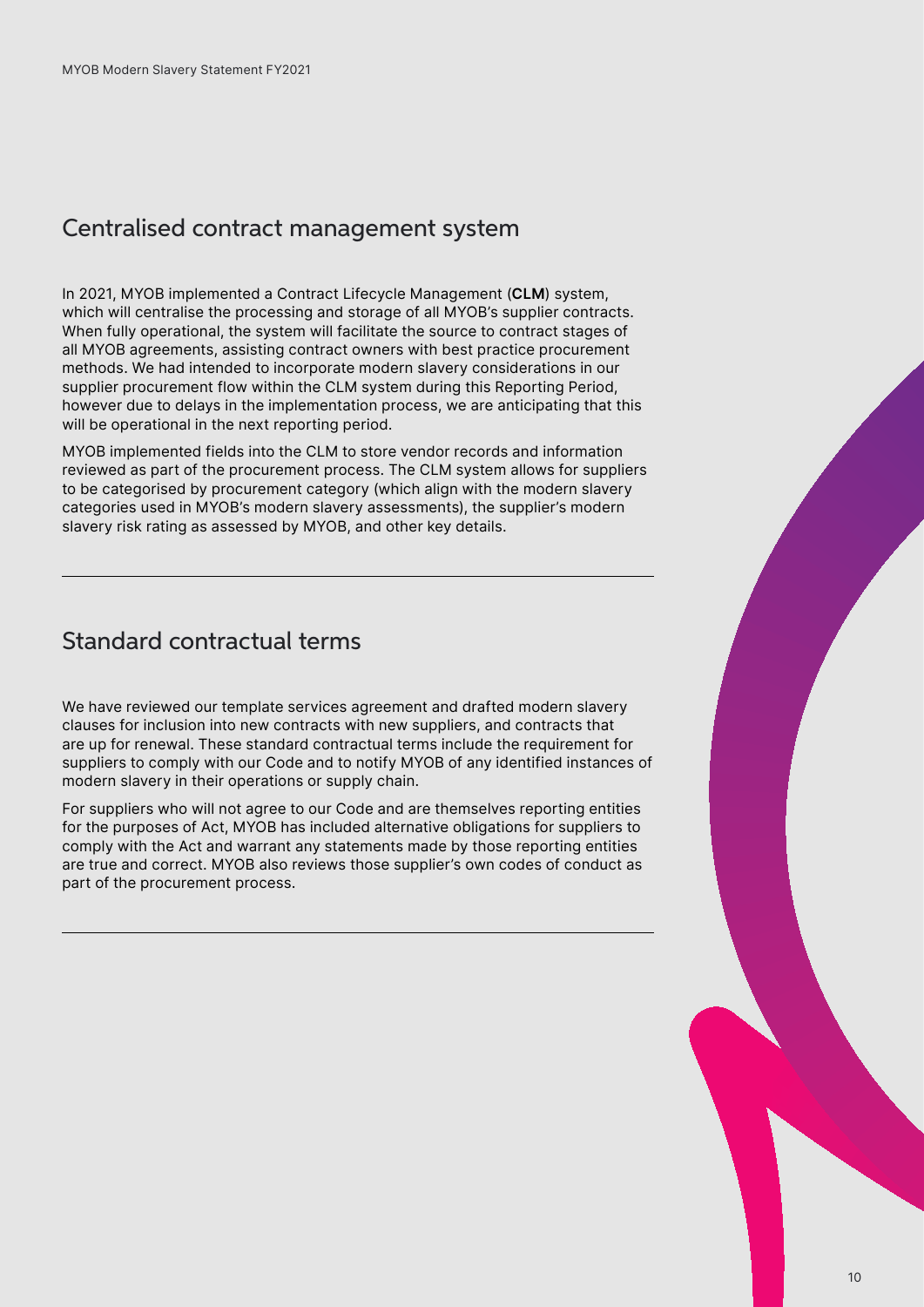#### Employees

#### **Remuneration**

On an annual basis, MYOB Group analyses market conditions and MYOB Groups's position relative to the market for remuneration. We engage an external remuneration specialist and participate annually in a market remuneration review. Remuneration adjustments are generally made annually based on this review. In addition, we ensure we are compliant with relevant Industrial Awards. MYOB Group conducted these reviews during the Reporting Period.

#### **Working Rights**

During the recruitment process, all prospective MYOB Group employees are required to provide evidence of working rights. Human Resources also check that those we recruit are of legal working age. MYOB Group confirms that this occurred during the Reporting Period.

#### Learning

MYOB Group provides online learning modules to employees. We provided modules on whistleblowing and modern slavery to selected groups of employees. During the Reporting Period, we delivered Whistleblowing training to the legal and human resources teams and employees that were considered as eligible recipients under MYOB Group's whistleblower policy. Modern slavery training was delivered to employees who have high involvement with the business' procurement process including senior leadership, legal, compliance, procurement and workplace experience teams.

The modules will be updated as required and MYOB Group monitors and ensures that identified employees conduct the learning annually.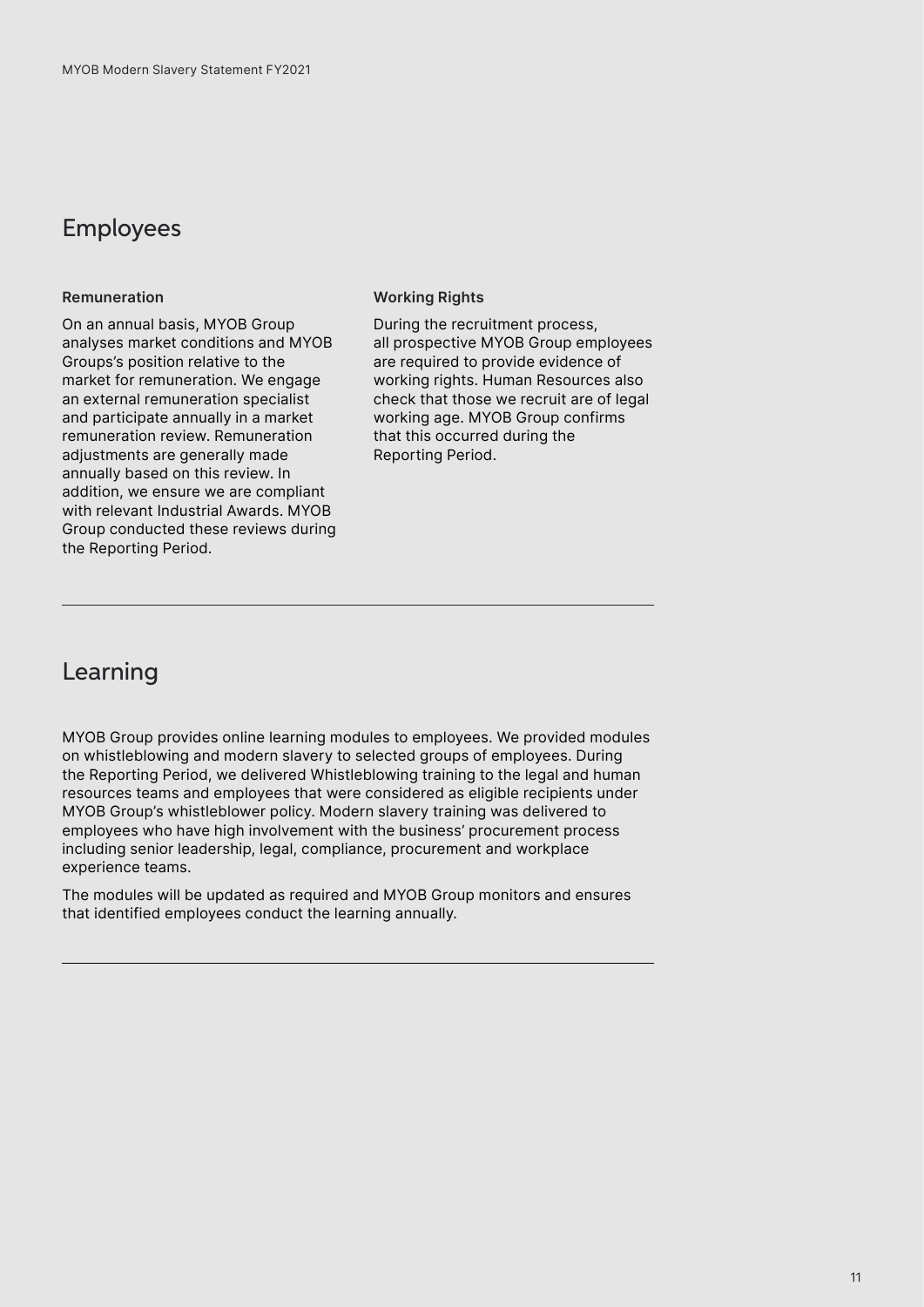### Remediation process

We have the following mechanisms in place for our employees and third parties (suppliers and contractors) to report suspected or actual improper conduct:

- 1) Whistleblower Policy: Sets out the processes and protections for employees and third parties to raise concerns (including anonymously) about alleged misconduct, including improper conduct relating to modern slavery.
- 2) Supplier Code of Conduct: The Code provides a mechanism for suppliers to contact MYOB's Whistleblower Protection Officer if they have any concerns. When a supplier does not meet our requirements, corrective action plans will be established and monitored for progress. We will terminate the relationship with suppliers that repeatedly and knowingly violate our Code.

We are committed to providing for, or co-operating in, remediation in the event that our business is found to have caused or contributed to modern slavery impacts.

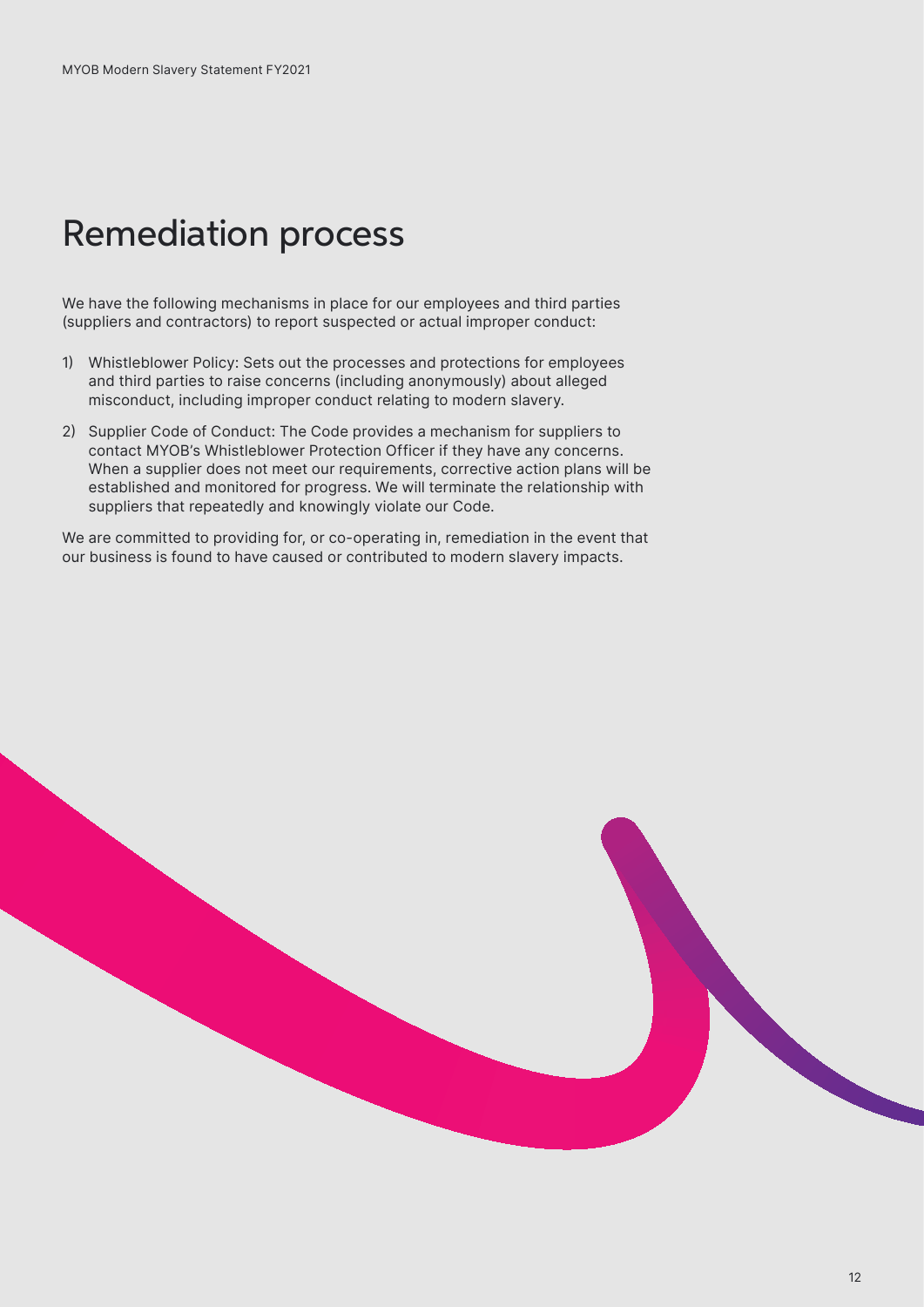## Assessing the effectiveness of our actions

MYOB acknowledges that industry risk is only one of the factors in assessing overall supplier risk. However, as we continue to enhance our procurement, due diligence and governance processes, we expect to expand our supply chain assessment year on year. We expect that our continuous improvement approach will enable MYOB Group to embed effective measures responsive to risks. We have set out below how MYOB tracked against its FY20 goals.

In the previous reporting period, MYOB Group's modern slavery working group developed key performance indicators (**KPIs**) to measure the quantitative impacts of our actions. That assessment is contained below.

### FY20 Goals and KPIs

During the 1 January 2020 – 31 December 2020 reporting period, MYOB set a number of KPIs to quantitatively assess its supplier risk. We have assessed these KPIs for the Reporting Period.

| <b>KPI</b>                                                                                                         | <b>Assessment for FY21</b>                                                                                                                                                                                                                                                                                                                           |
|--------------------------------------------------------------------------------------------------------------------|------------------------------------------------------------------------------------------------------------------------------------------------------------------------------------------------------------------------------------------------------------------------------------------------------------------------------------------------------|
| Number of suppliers issued a modern<br>slavery questionnaire as part of our supplier<br>due diligence process      | MYOB Group increased the number of suppliers who were<br>issued a modern slavery questionnaire by 10% on the total<br>number of questionnaires issued for FY20 reporting period.                                                                                                                                                                     |
|                                                                                                                    | In summary, 18% of the in-scope suppliers (based on<br>procurement risk category and spend) were subject to due<br>diligence in the Reporting Period. A further 16% of the in-<br>scope suppliers had already been issued a modern slavery<br>questionnaire in FY20 and therefore were not subject to<br>due diligence during this Reporting Period. |
| Number of suppliers that received our Code                                                                         | The Code is made available on MYOB's website and<br>was issued to all key suppliers who were part of the<br>questionnaire due diligence process.                                                                                                                                                                                                     |
| Number of suppliers that agree to our Code                                                                         | 83% of respondents to the supplier due diligence process<br>agreed to the Code. The suppliers who did not agree to our<br>Code were large multinational or listed companies, which<br>provided MYOB copies of their own codes of conduct.                                                                                                            |
| Target completion rate for employees<br>completing modern slavery training                                         | Over 98% of MYOB Group employees who were identified<br>as participants for modern slavery training completed the<br>training during the Reporting Period.                                                                                                                                                                                           |
| The proportion or number of complaints<br>resolved by a grievance mechanism in<br>relation to modern slavery risks | MYOB Group had no complaints made in relation to modern<br>slavery risks during the Reporting Period.                                                                                                                                                                                                                                                |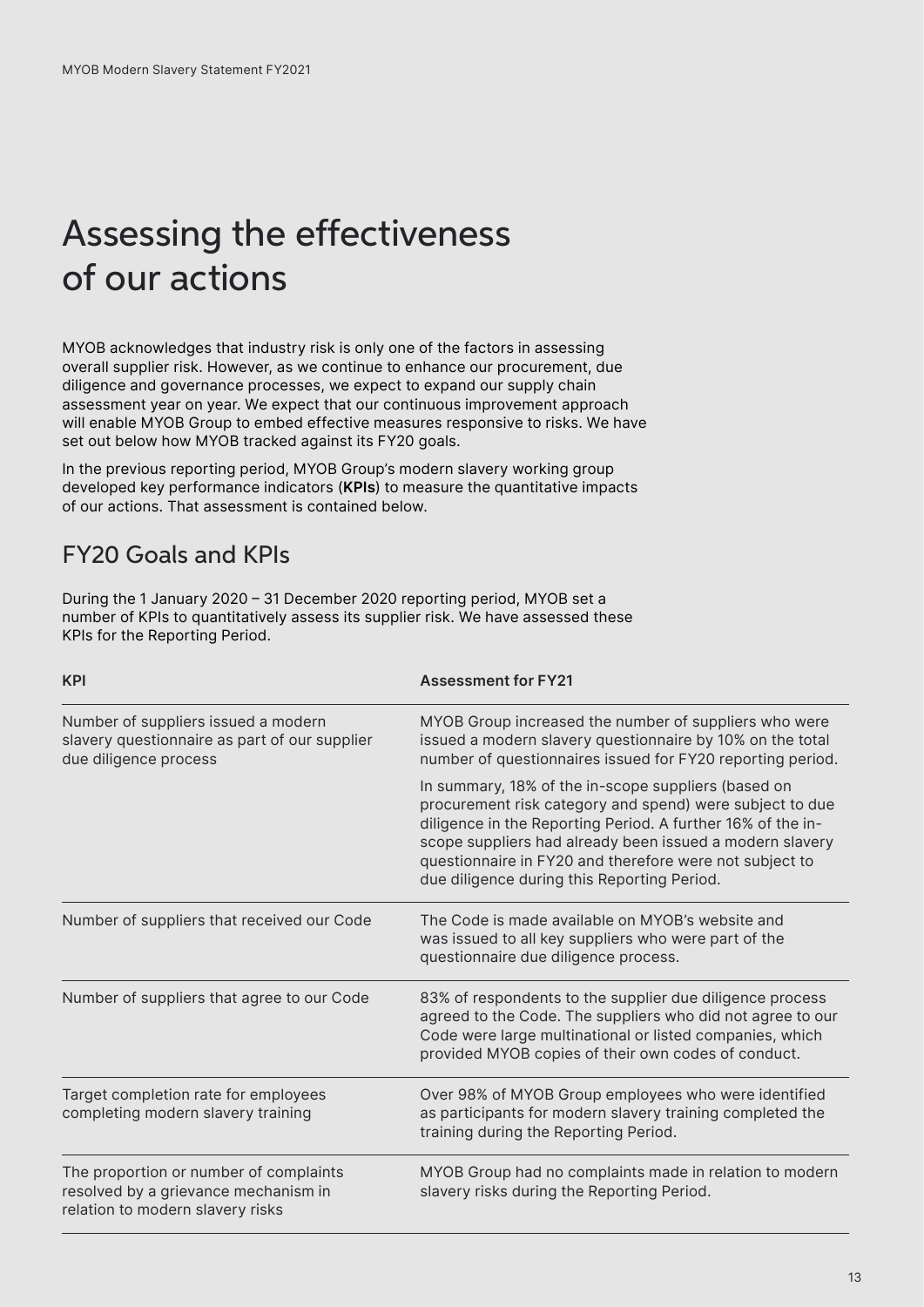As well as assessing against its KPIs, MYOB Group set the following goals during the FY20 reporting period to be actioned in the FY21 Reporting Period

| Goal                                                                                                                                                                                 | <b>Assessment for FY21</b>                                                                                                                                                                                                                                                                                            |
|--------------------------------------------------------------------------------------------------------------------------------------------------------------------------------------|-----------------------------------------------------------------------------------------------------------------------------------------------------------------------------------------------------------------------------------------------------------------------------------------------------------------------|
| Expanding our scope of supplier due diligence                                                                                                                                        | MYOB Group has increased the number of suppliers which<br>were subject to due diligence in FY21 by approximately<br>10 per cent compared the number of questionnaires<br>issued in FY20. We also reduced the monetary threshold<br>for identified high risk categories to be included in due<br>diligence activities. |
| Improving our procurement process through<br>implementing modern slavery considerations<br>within the new CLM system                                                                 | We included specific modern slavery categories into our<br>new CLM to class suppliers based on their modern slavery<br>risk profile. This will continue to evolve as MYOB Group<br>expands the features with both its e-sourcing and process<br>improvements in the CLM system.                                       |
| Delivering modern slavery training to wider<br>segments of employees                                                                                                                 | MYOB Group focused on delivering training to the<br>employees with relevant responsibilities which may be<br>impacted by modern slavery. On that basis, we didn't<br>include any additional categories of personnel into training<br>between FY20 and the Reporting Period.                                           |
| Continue to update standard contract terms to<br>include obligations regarding modern slavery.<br>This will apply to new contracts and existing<br>contracts that are up for renewal | MYOB Group has assessed template documents in its<br>contracting suite and amended those to include modern<br>slavery obligations where appropriate based on the<br>category of supplier and value of the goods or<br>services supplied.                                                                              |
| Further assessing and adjusting our KPIs<br>to monitor, measure and improve the<br>effectiveness of our actions                                                                      | MYOB Group has assessed the KPIs and elected to maintain<br>the existing KPIs for the next reporting period.                                                                                                                                                                                                          |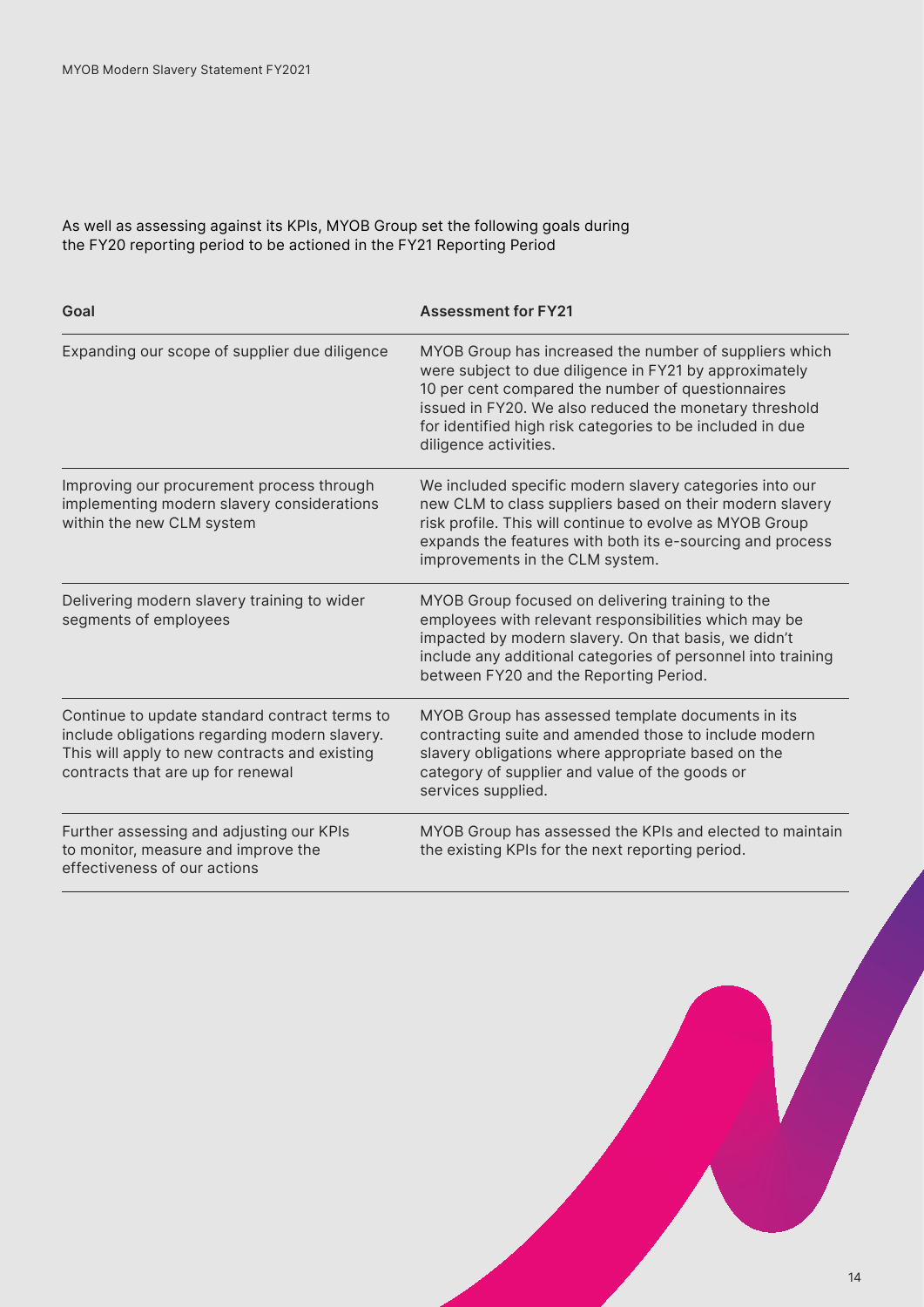### Our next steps

For the reporting period ending 31 December 2022, MYOB Group will focus on:

- 1) Reviewing the scope of its internal training to consider whether there is sufficient training of personnel or whether additional categories of personnel should be included;
- 2) Reviewing and updating its internal policies to address content related to modern slavery (where required);
- 3) Assessing how to extend past first tier procurement with key suppliers during the next few reporting periods;
- 4) Finalising the implementation of the modern slavery aspects within the new CLM system; and
- 5) Further assessing and adjusting our KPIs to monitor, measure and improve the effectiveness of our actions.

The process of consultation in preparing this Statement, as between the reporting entities, involved consultation with the Executive Management of each entity (including human resources, finance, legal and risk which support the whole MYOB Group) and consideration of other MYOB Group entities which are controlled by or related to the Reporting Entities. The content of this Statement was tabled for review with the Chief Executive Officer and with the MYOB Group Modern Slavery Steering Committee.

This is a joint statement made by MYOB Australia Pty Ltd and MYOB Group Co Pty Ltd and has been approved by the Board of each reporting entity on 20 May 2022.

**Greg Ellis**  Director of MYOB Group Co Pty Ltd and MYOB Australia Pty Ltd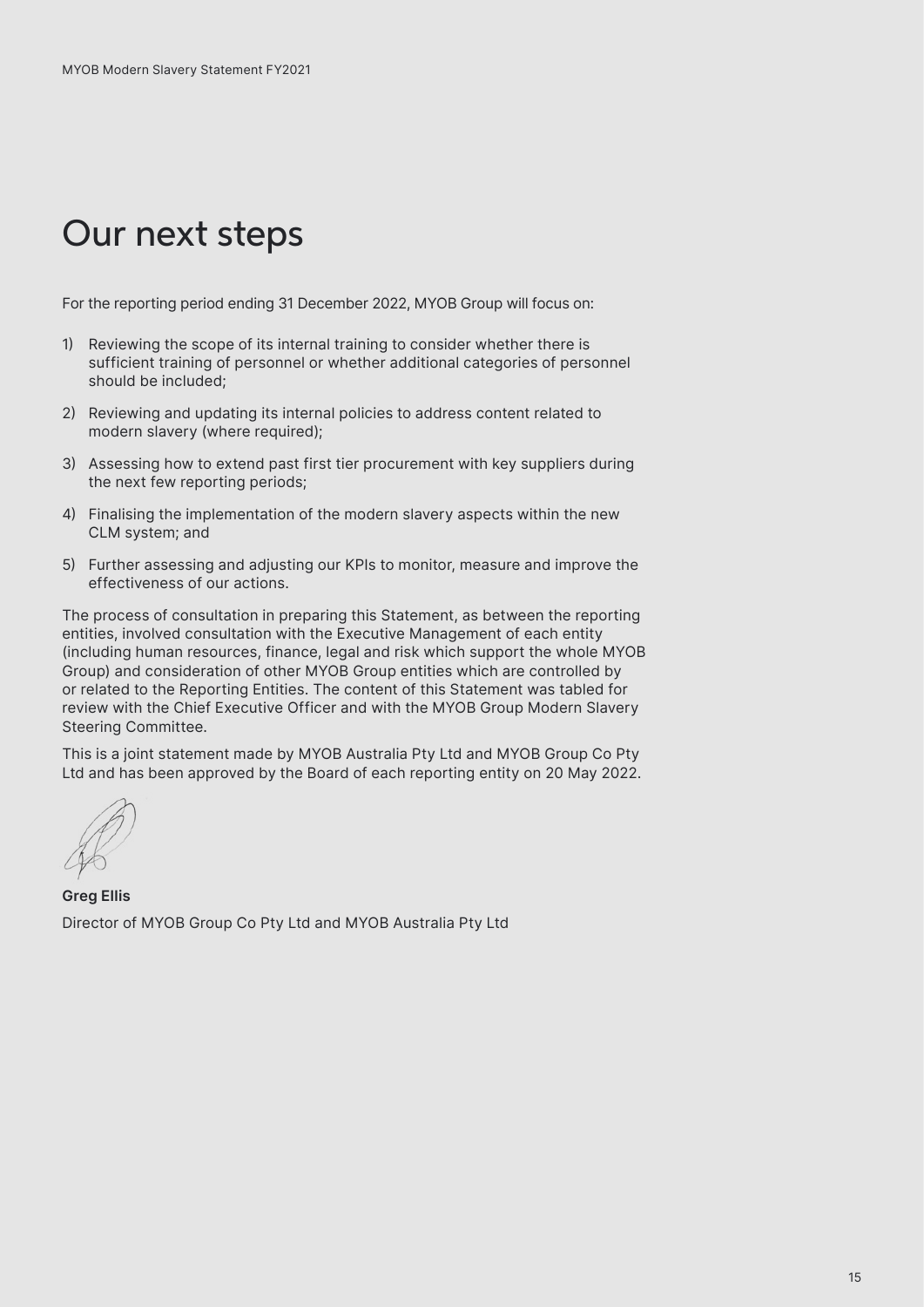# Annexure - Reporting criteria

| <b>Reporting criteria</b>                                                                                                                                                                                       | Pages     |
|-----------------------------------------------------------------------------------------------------------------------------------------------------------------------------------------------------------------|-----------|
| 1 & 2. Identify the reporting entity and describe its<br>structure, operations and supply chains                                                                                                                | $3 - 5$   |
| 3. Describe the risks of modern slavery practices in the<br>operations and supply chains of the reporting entity and<br>any entities the reporting entity owns or controls                                      | $6 - 7$   |
| 4. Describe the actions taken by the reporting entity and<br>any entities that the reporting entity owns or controls to<br>assess and address these risks, including due diligence<br>and remediation processes | $8 - 12$  |
| 5. Describe how the reporting entity assesses the<br>effectiveness of actions being taken to assess and<br>address modern slavery risks                                                                         | $13 - 14$ |
| 6. Describe the process of consultation with any entities<br>the reporting entity owns or controls                                                                                                              | 15        |